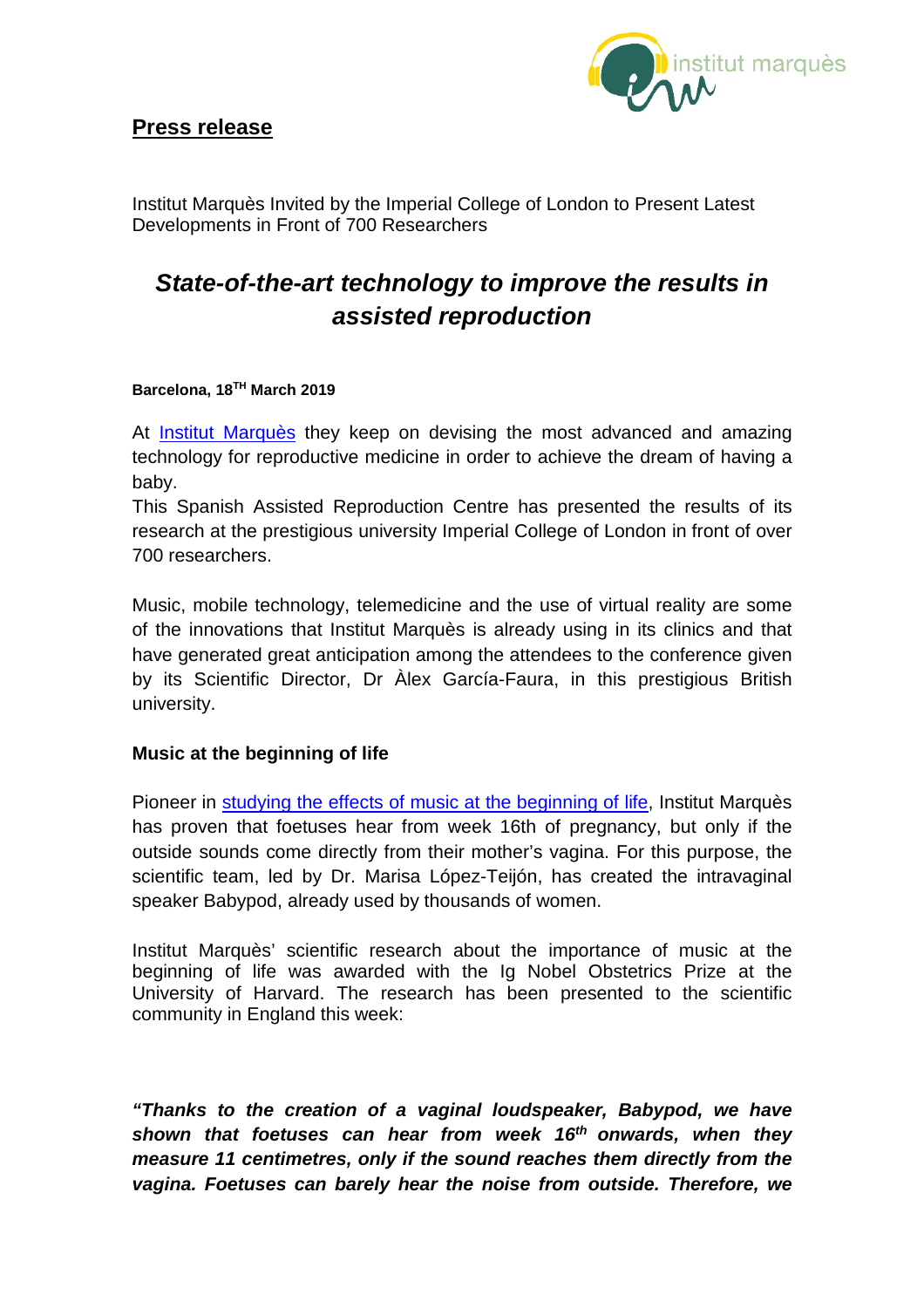

*can say that the myth of talking to babies through pregnant women's*  **bellies is something of the past", explained Dr García- Faura at the Imperial** College.

Music is always present at the laboratories in Institut Marquès, even with live concerts. Artists from all over the world, as for instance Sharon Corr, have performed for the embryos in its centres, where all incubators have music inside them. According to the [research carried out in the laboratories of Institut](https://institutomarques.com/en/assisted-reproduction/music-and-fertilisation/)  [Marquès,](https://institutomarques.com/en/assisted-reproduction/music-and-fertilisation/) music improves a 5% the fertilisation rates of IVF treatments. Music micro vibrations inside the incubators stir the culture medium where embryos develop, achieving a more homogeneous distribution of the nutrients and scattering impurities.

## **The mobile phone: a commitment to transparency**

Mobile phones have turned into another technological ally in order to improve the results in assisted reproduction. The app [Embryomobile,](https://institutomarques.com/en/observe-your-embryos-from-home/) developed by Institut Marquès, allows parents a real time follow-up of their embryos while they are in the incubator from any location. It is a commitment to transparency that, furthermore, reduces the stress of the mother before the embryo transfer considerably, favouring the implantation in order to achieve pregnancy. Institut Marquès is the only centre where patients can really see how their embryos are.

Telemedicine is the medicine of the future and this was another of the topics discussed at the Imperial College. In this area, Institut Marquès has developed and patented its own technique, so that patients can cryopreserve their sperm anywhere in the world and send it to the clinic, without having to travel.

This is a practical and convenient solution for males who are away from home and who have difficulties for travelling to the clinic to undergo fertility treatment with their partner or, simply, for privacy reasons.

## **Erotic visual stimulation improves the sperm quality**

Institut Marquès researchers have presented at the Imperial College the results of [a study that links semen quality with erotic visual stimulation through virtual](https://institutomarques.com/en/assisted-reproduction/special-techniques/erotic-personal-system/)  [reality.](https://institutomarques.com/en/assisted-reproduction/special-techniques/erotic-personal-system/) Because of this, the sample delivery rooms at Institut Marquès have an evocative design and include erotic devices to improve sexual excitement, such as virtual reality glasses.

The erotic visual stimulation ensures a more complete semen sample, as Dr Marisa López- Teijón, General Director of Institute Marquès, points out: **"The degree of sexual arousal during masturbation directly affects semen quality. The**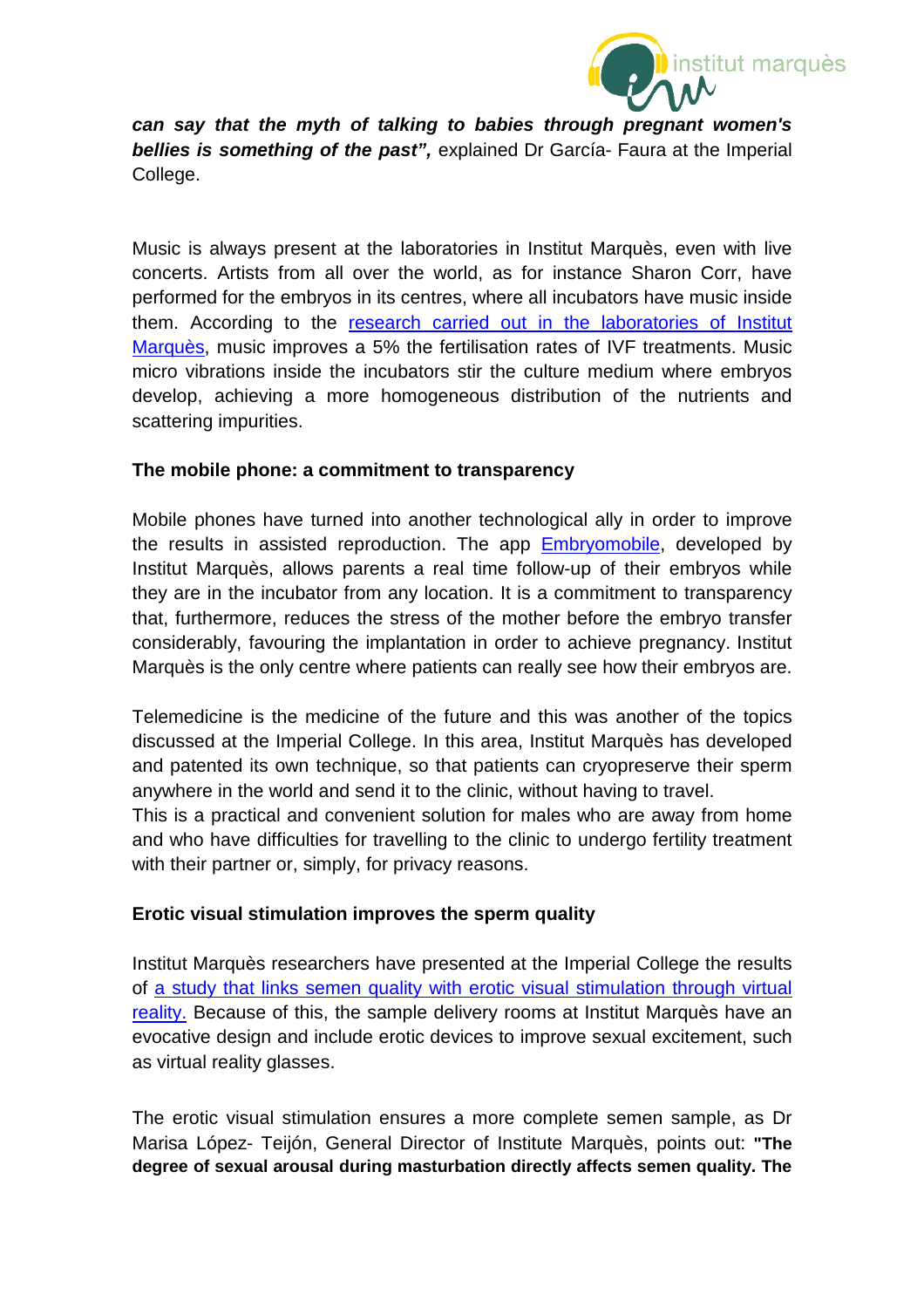

**quantity, quality, volume of the ejaculate and the level of orgasm depend on the excitement. I mean, the sample is more complete the higher the intensity and time of the previous arousal are."**

#### **About Institut Marquès**

Institut Marquès is a Barcelona based centre of international standing in Gynaecology, Obstetrics and Assisted Reproduction with centres in Barcelona, London, Ireland (Dublin and Clane), Italy (Rome and Milan) and Kuwait.

The centre, with a wealth of experience in special hardship cases, helps people in more than 50 countries achieve their dream of parenthood. Institut Marquès offers the highest pregnancy success rates, with 89% per cycle in IVF with egg donation.

Leader in innovation, it conducts an important line of research on the benefits of music in the early stages of life and foetal stimulation.

#### **About Babypod®**

The investigation of the different reactions of foetuses to different acoustic stimuli was carried out with the help of a ground-breaking sound reproducer in its class. Babypod®, the only device that plays music and voices into the vagina. It is placed as if it were a tampon and connected to the mobile phone, making it totally safe for the mother and baby. It can reproduce music and voices at a maximum of 54 decibels, which is the level of a normal conversation. In addition to making communication with the foetus possible, this device has very important medical applications: it enables to rule out foetal deafness and simplifies ultrasound examinations because, by inducing a response in the baby, it improves the vision of the foetal structures during the scan.

Approved by the FDA, this device is available online worldwide for pregnant women to use at home and to take it to the ultrasounds with them to see the reaction of the foetus.

#### *Information:*

Babypod: <https://babypod.net/en/>

Music and fertilisation: Music [enhances In Vitro Fertilisation](http://www.fertility-experiences.com/music-enhances-in-vitro-fertilisation/) [IVF to the Beat of the Music. We Have Made our Embryos Dance](http://www.fertility-experiences.com/ivf-to-the-beat-of-the-music-we-have-made-our-embryos-dance/)

Music and foetal stimulation: [The story of a discovery \(1\)](http://www.fertility-experiences.com/the-story-of-a-discovery/) [The Story of a Discovery \(2\) –](http://www.fertility-experiences.com/the-story-of-a-discovery-2-the-first-tests-continue/) The first tests continue [The Story of a Discovery \(3\) –](http://www.fertility-experiences.com/the-story-of-a-discovery-3-the-scientific-research-starts/) The scientific research starts [The Story of a Discovery \(4\) The results of the first study](http://www.fertility-experiences.com/the-story-of-a-discovery-4-the-results-of-the-first-study/) The Story of a Discovery (5) – [What do we think can be heard inside the uterus?](http://www.fertility-experiences.com/the-story-of-a-discovery-5-what-do-we-think-can-be-heard-inside-the-uterus/)

Scientific studies: [Scientific area](https://institutomarques.com/en/scientific-area/) [Discovery in the area of fetal stimulation through intravaginal music](https://institutomarques.com/en/scientific-area/response-fetus-vaginal-music-2/) [Fetal facial expression in response to intravaginal music emission](http://journals.sagepub.com/doi/abs/10.1177/1742271X15609367?journalCode=ultb)